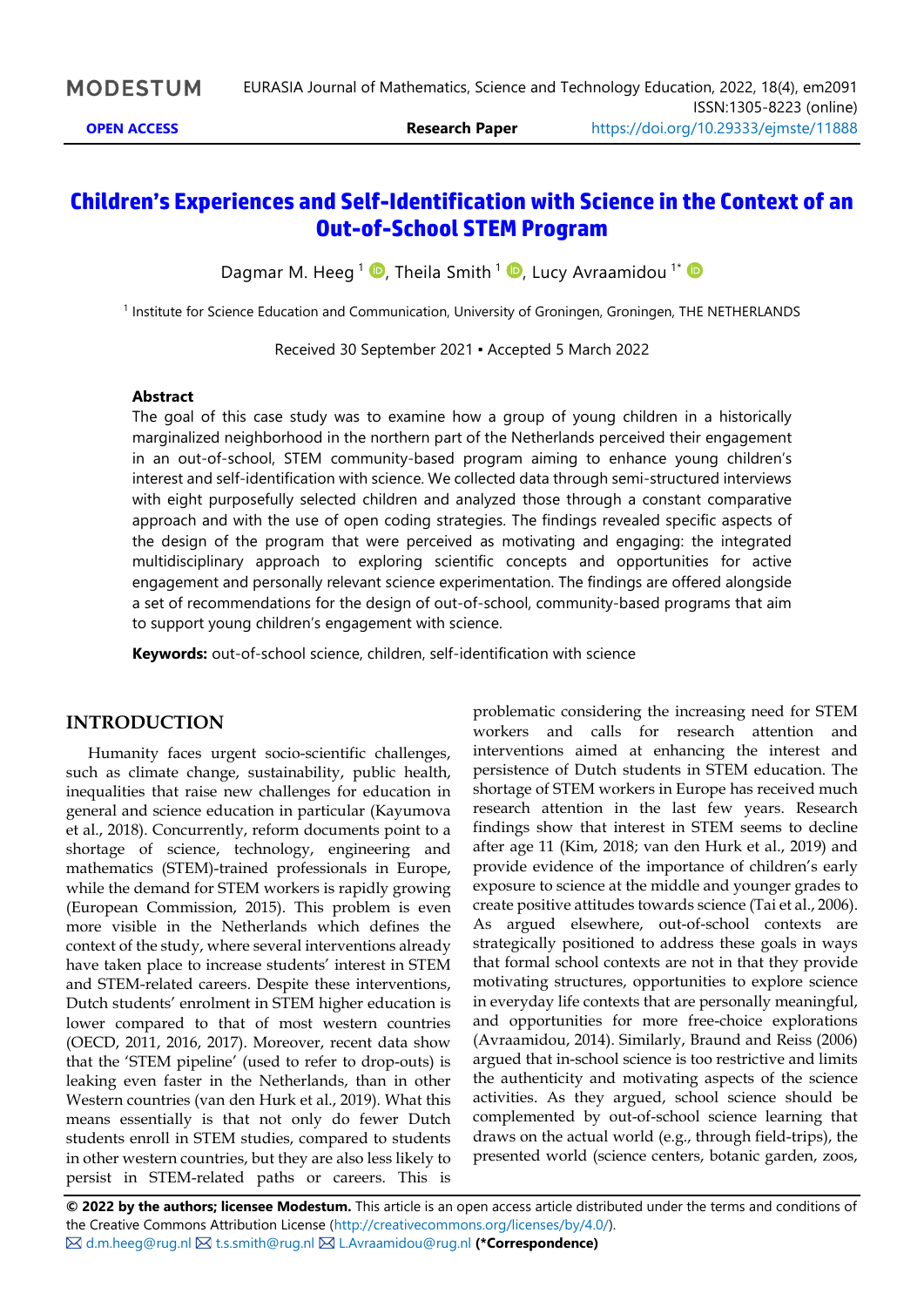#### **Contribution to the literature**

- The study explores how a group of young children in a historically marginalized neighborhood in the Netherlands, perceived their engagement in an out-of-school, STEM, community-based program aiming to enhance their interest and self-identification with science.
- The findings of the study showcase the potential role of out-of-school STEM community programs on supporting young children with a migration background to engage with science in personally meaningful ways especially in former colonial settings.
- The findings suggest that a focus on activities that explicitly address goals related to developing an understanding about the nature of science and the work of scientists is warranted for the purpose of enhancing children's self-identification with science.

and science museums), and virtual worlds through information technologies.

Grounded within these theoretical and empirical underpinnings we aimed at exploring how a group of young children in a historically marginalized neighborhood in the northern part of the Netherlands perceived their engagement in an out-of-school, STEM, community-based program aiming to enhance their interest and self-identification with science. For the purpose of this study, we adopt Noam and Shah's (2013) definition of out-of-school science, which refers to programs that offer activities that may or may not align with school curricula, focus on youth development and enriching learning activities, and that can take place in a local community setting, a science center or museum, on weekdays, weekends or during the summer.

## **LITERATURE REVIEW**

Several researchers examined the ways in which different programs and interventions might enhance young children's interest and self-identification with science in out-of-school contexts (Avraamidou & Roth, 2019; Bell et al., 2009). Chen et al. (2014) evaluated two summer programs in which middle and high school students were introduced to various energy engineering concepts such as electric and renewable energy concepts, and engineering designs. A pre-and post-test indicated that both programs improved students' levels of engineering knowledge, interest in learning, participating, and their intention to choose an engineering career. Likewise, Kitchen et al. (2018) examined the impact of high school STEM summer program participation on the end of high school career aspirations among a sample of 845 program participants and 15,002 serving as a control group. Their findings showed that high school students who participated in a STEM summer program were more likely to want to pursue a STEM career.

Bell et al. (2003) examined the impact of an eightweek science apprenticeship program on a group of high-ability secondary students' understanding of the nature of science and scientific inquiry. In contrast with Chen et al.'s (2014) and Kitchen et al.'s (2018) studies, this program did not affect the students' understanding of the nature of science. Moreover, evidence from the large international survey, Program of International Student Assessment (PISA), showed a negative correlation between the number of hours attending afterschool science and science assessment scores in many countries (Suter, 2016). A secondary analysis of data draw from the PISA survey, revealed that in most Western countries, the longer students attended afterschool science programs, the lower their PISA standardized science test score, but the higher their positive attitude toward future science careers, interest in science, and self-confidence in science (Suter, 2016). These differences in the outcome of interventions are not uncommon while there is no consensus about what types of interventions are successful (van den Hurk et al., 2019). van den Hurk et al. (2019) reported on a systematic review of empirical studies on the effectiveness of STEM-related interventions aimed at increasing the interest and persistence in STEM. They concluded that only a few of the 538 evaluation studies of such interventions, were designed in such a way that the effects are likely caused by the intervention. Moreover, they found that approximately two-thirds of the studies explored summer camps, and the majority of the studies only focused on one or two related STEM fields (van den Hurk et al., 2019). In synthesizing these findings, the researchers pointed to a gap in the literature regarding studies that examine the effectiveness of interventions and programs that aim to increase students' interest and persistence in science.

In attempting to address this gap in the literature, we examined what aspects of a community-based STEM program might shape young children's (6-11 years old) interest and self-identification in science through an exploration of their own perspectives of the program. Framed within identity theory, self-identification is used to refer to how children viewed themselves as competent science persons and would consider specializing in science and following a career in STEM in the future (Avraamidou, 2020). Such an understanding is important because it sheds lights on children's interest, competence, and self-recognition–all critical factors in shaping ideas of who can be a scientist and influencing STEM career choices.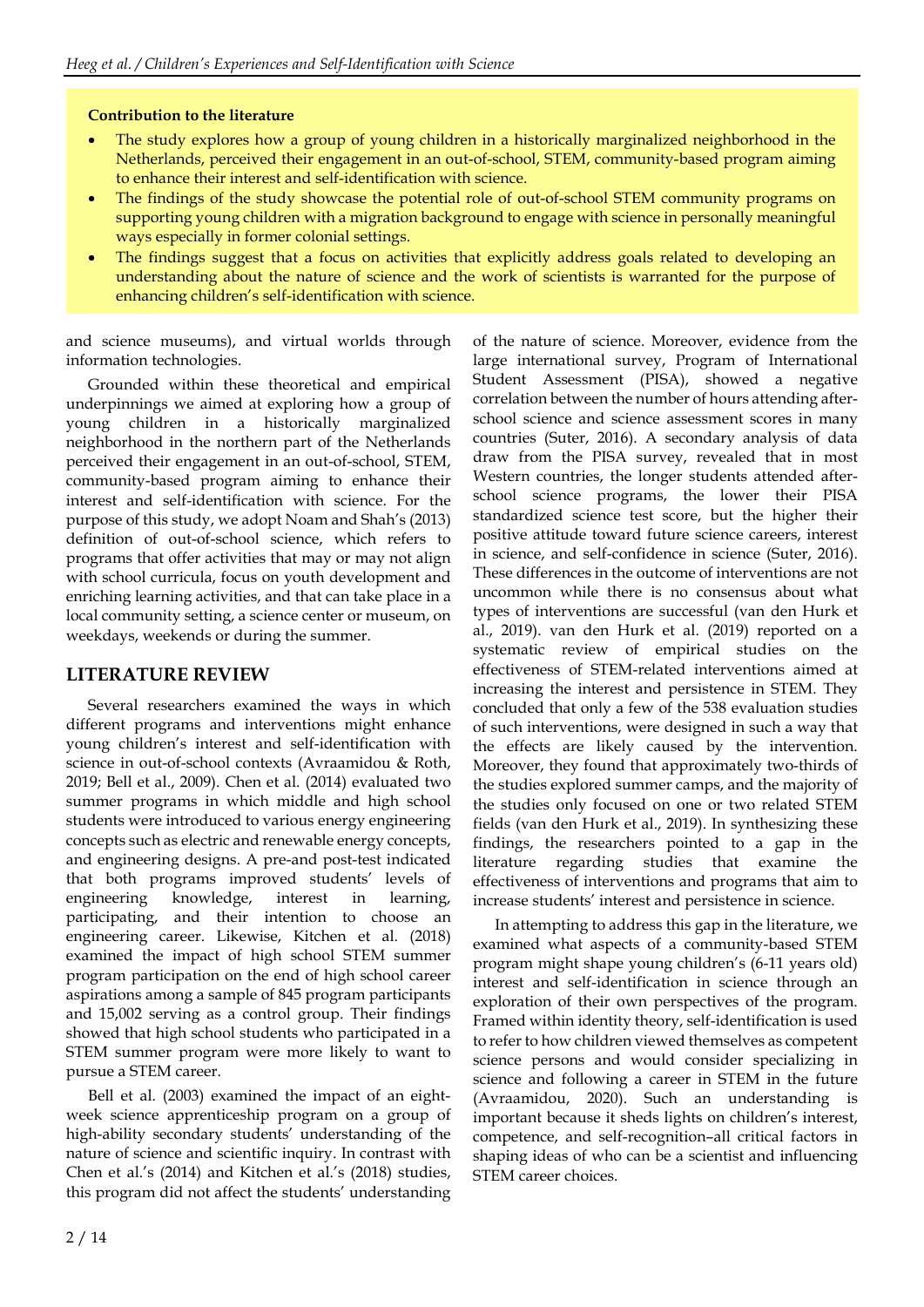#### **PURPOSE OF THE STUDY**

The program that defined the context of this study was designed upon a framework for integrated STEM instruction (Moore et al., 2014) to examine the experiences of young children in the context of a community-based STEM program designed to support students' interest and self-identification with science. The program included activities related to all STEM fields and was organized weekly, every Saturday morning in a youth setting. Moore et al. (2014) defined integrated STEM as "an effort to combine some or all of the four disciplines of science, technology, engineering, and mathematics into once class, unit, or lesson that is based on connections between the subjects and realworld problems" (Moore et al., 2014, p. 38). According to this framework, a STEM integration learning experience is of high quality when it includes six different aspects:

- 1. motivating and engaging context,
- 2. an engineering design assignment,
- 3. opportunities to learn from failure,
- 4. mathematics and/or science content,
- 5. student-centered pedagogy methods, and
- 6. opportunities to develop skills in teamwork and communication.

The study follows a case study paradigm, which allows an in-depth exploration of the participants' experience at the program. Such an in-depth exploration can be used as input for the design of interventions which aim to increase young children's interest and selfidentification with science. The research questions that guided this study are the following:

- 1. How did a group of young children perceive their engagement in a community-based STEM program?
- 2. How did a group of young children self-identify with science throughout their engagement in an out-of-school, community-based STEM program?

## **METHODS**

#### **Context**

The study is part of a larger research project that examines the ways in which out-of-school, STEM community-based programs might serve as a means for disrupting monolithic conceptualizations of the nature of science and existing exclusionary narratives of who is considered a legitimate producer of scientific knowledge (Smith et al., 2022). This is especially important in former colonial contexts, such as the Netherlands which, unlike other European countries lags behind in processing its colonial past across educational institutions (Wekker, 2018). Hence, the out-of-school program, theoretically framed in culturally-relevant/sustaining pedagogies, aims to serve a group of Dutch-Caribbean students.

The larger research project comes as a response to the urgency and value of engaging with a set of underexplored questions that relate to issues of colonialism, power, and racism in science education in [country]. Examples of such questions include the following: Who is allowed in science? Who is recognized as an insider/outsider in science? Who is recognized as a successful science learner and who is made vulnerable? What kinds of identities are deemed in/outside of place in school science? (Avraamidou & Schwartz, 2021). Essentially, what the out-of-school program aims to do is to provide young children that have historically been constructed as outsiders in science, a space for dreaming of possible selves and possible futures, through opportunities to engage in personally-meaningful, culturally-relevant, moment-to-moment sense-making in equitable and agentic ways.

The program provided children and their families with opportunities to engage with science in a familiar and easily accessible space. The topics selected were drawn out of the national curriculum as well as children's interest that we found out about through interviews we had with the families prior to the design of the program. All sessions included design of investigations around a driving questions through the use of hands-on simple experiments and materials. Through the sessions, the children explored various scientific concepts ranging from plate tectonics and earthquakes, to forces, motions, air, to friction. For example, the hovercraft science experiment project engaged children in exploring the concept of friction. The children were provided with a balloon, a cap and blue-tac and followed the following steps:

- 1. **STEP1**-Roll the Blue-Tac into a sausage shape and press it down onto the CD, in a circle. Push the bottle top down onto the CD so that it sticks to the CD with no gaps for the air to escape.
- 2. **STEP2**-Blow up the balloon pretty full and then twist the bottom round several times (so the air does not all come out while you are attaching it to your hovercraft base!).
- 3. **STEP3**-Stretch the balloon over the bottle top, untwist the balloon and you are off. Try pushing your hovercraft gently and watch how far it glides!

In engaging in these activities, the children essentially collected data through their own designs and experimentation to respond to the driving question: Why do hovercrafts glide so effortlessly?

The program was initially set up as a 20-week program, but due to the COVID-19 pandemic it had to stop after five weeks. The first session was the open day and the next four sessions were dedicated to making a hovercraft, a submersible, a windmill, and a computer game. In each session, general science lessons were given. For example, during the submersible session, the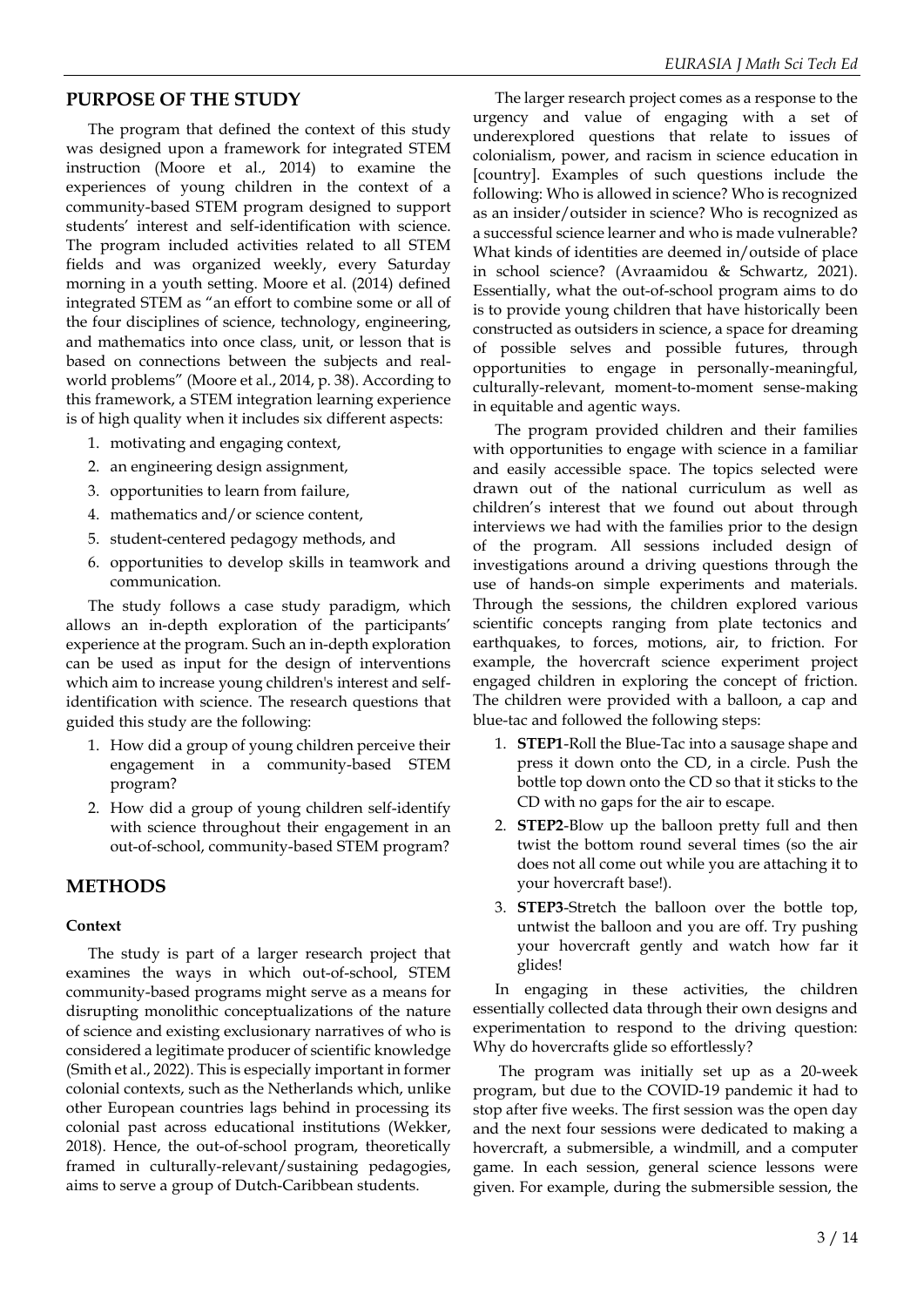*Heeg et al. / Children's Experiences and Self-Identification with Science*

| Table 1. Participants     |           |                             |                                                                          |  |
|---------------------------|-----------|-----------------------------|--------------------------------------------------------------------------|--|
| Participant (age)         | Gender    | Ethnicity                   | Background                                                               |  |
| Ava $(10)$                | Girl      | White                       | Dad is an immigrant.                                                     |  |
| Keon $(10)$ & Jamar $(8)$ | Boy $(K)$ | <b>Black</b>                | Mom is a midwife with a private clinic.                                  |  |
|                           | Boy $(J)$ |                             | Dad is an overnight shift worker.                                        |  |
| Rosa(11)                  | Girl      | <b>Black</b>                | Aunts share custody, aunt is multilingual, aunts grew up in St. Maarten. |  |
| Leron (10)                | Boy       | Black/                      | Mom is an immigrant who is residing for 20 years, husband works, stay-   |  |
|                           |           | Afro-Caribbean at-home mom. |                                                                          |  |
| David (8) & Kendell (5)   | Boy $(D)$ | Afro-Dutch                  | Mum is a special education teacher.                                      |  |
|                           | Boy $(K)$ |                             | Works with children with disabilities.                                   |  |
| Dory $(10)$               | Girl      | White                       | Mom stays at home with the children. Dory has one older sister.          |  |

participants considered how the size of a propeller influences the speed of a submersible due to resistance. Each session took about 90 minutes. During the sessions, multiple volunteers organized the lesson and guided the children through the science investigations.

#### **Research Design and Participants**

The study follows a case study paradigm with the case being defined by a group of eight purposefully selected young children (Merriam, 2009). These eight children were all participants in the program and they were purposefully selected to achieve diversity in terms of gender and social positioning: ethnic background, socio-economic status, school achievement, and gender. This research design allowed to take a holistic, comprehensive approach, which is necessary to create a deeper understanding of the experiences of the participants. Even though the participants were treated as one case, in analyzing the data we compared and contrasted the participants' experiences for the purpose of gaining an understanding of how each of them perceived their engagement in the program and how their engagement shared their interest and selfidentification with science. Table 1 provides an overview of the participants, their ethnicity, and background.

#### **Data Collection and Analysis**

The data were collected through one-to-one interviews with each of the participants. The interviews were semi-structured and focused on the participants' experiences in the context of the program. The interviews were conducted over the phone because of a national lockdown and related regulations that did not allow for visits, and took place two weeks after the final session of the program. The interviews were conducted in Dutch as per the participants' request. In three cases the participants were interviewed together with their parents. The interview protocol that was used was used in previous related research with young children in a different context (Avraamidou, 2013). It included question a combination of close and open-ended questions such as the following:

a. Which sessions did you enjoy the most? Can you explain why?

- b. What do you think scientists do? Do you see yourself as a scientist in the future? Why/why not? What careers interest you, why?
- c. What did you like the most about the program?

We selected to interview children in the presence of their parents because of the young age of the children and in attempting to make them more comfortable. The interviewer directed very specific questions at either the participant or the parent to ensure the participants answered the questions and not the parents. In some cases, the participants actively asked for help answering a question to their parents. Moreover, the parents were able to help the interviewer by repeating the question to their children or asking their children to elaborate more on their answer. During the other three case studies, the interviewer was able to ask the participants a few questions and then afterward ask the parents some additional questions. The questions directed at the parents were mostly to confirm given answers from the participants and to collect additional information on the engagement participants had, which became evident through for example conversations parents remembered having with the participants at home.

To analyze the data, we used we vivo, line-by-line coding techniques, using quotes and words from the participants as codes (Merriam, 2009). First, the first author carried out the analysis on independently. Following on that and in collaboration with the third author who is an expert in qualitative research organized the open codes into categories such as school experiences, attitudes, emotions, roots versus school, interest in science, understanding of science, etc.

To establish trustworthiness, we used triangulation strategies to increase the internal validity of the interview protocol, while all three authors engaged in the data analysis and interpretation. In addition, children's responses were triangulated with input collected from parents as well as the second author's observations from her dual role as an instructor and researcher. The second author, was in close contact with the parents from the conceptualization until the end of the project was heavily involved in the process of data collection and analysis because of her unique insider's positioning. The three researchers met multiple times to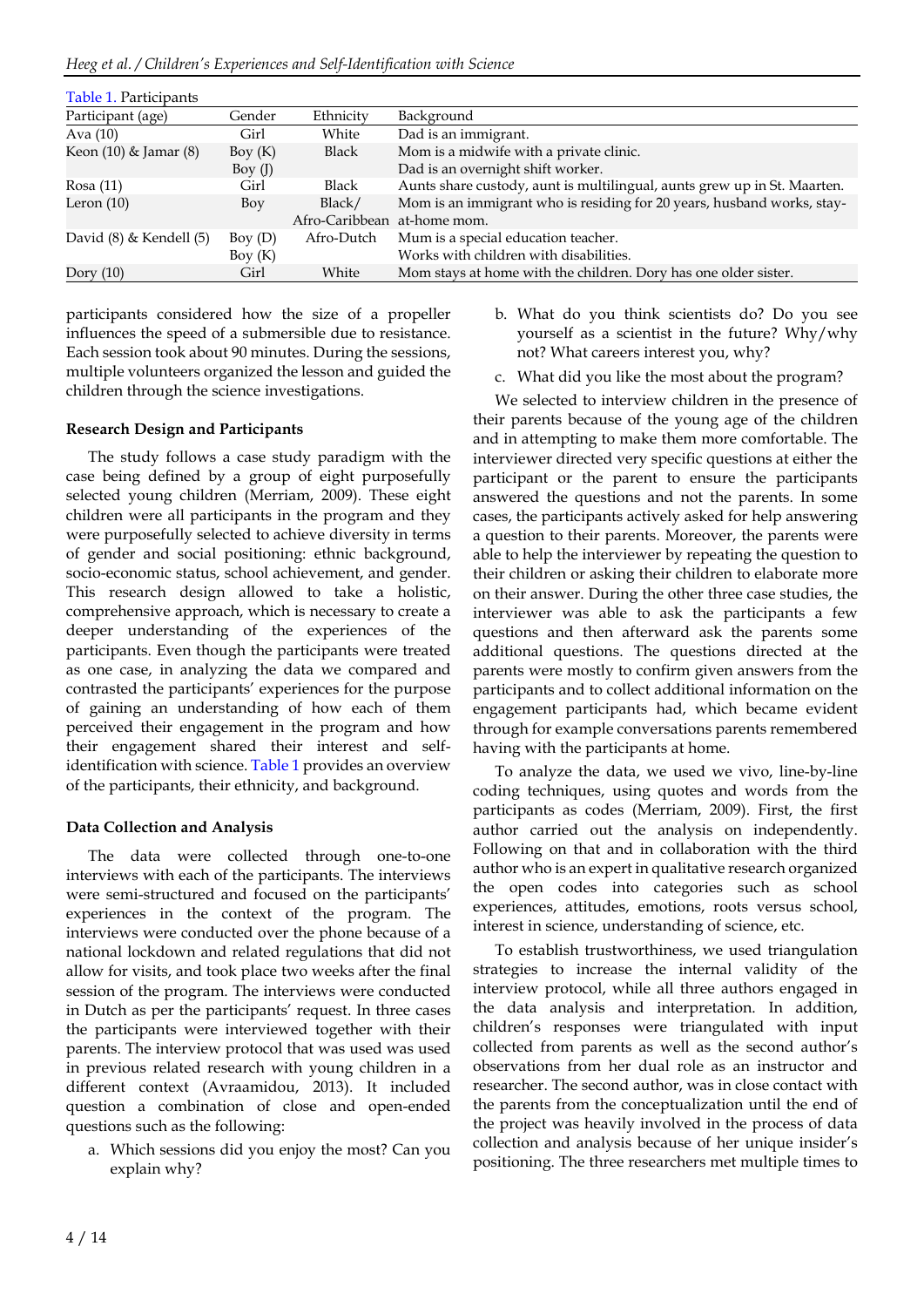|                              | Table 2. Summary of the experiences of the participants at the program                                                                                                                                                                                                                                                        |                                                                               |                                                                                                                                                                                                                                                                                      |
|------------------------------|-------------------------------------------------------------------------------------------------------------------------------------------------------------------------------------------------------------------------------------------------------------------------------------------------------------------------------|-------------------------------------------------------------------------------|--------------------------------------------------------------------------------------------------------------------------------------------------------------------------------------------------------------------------------------------------------------------------------------|
| Participant<br>(age)         | Differences between the program &<br>school                                                                                                                                                                                                                                                                                   | What is science?                                                              | Future plans                                                                                                                                                                                                                                                                         |
| Ava (10)                     | Doing more experiments<br>Teachers are less strict & more available Trying things out & see what scientist<br>for questions & support<br>Opportunity to work with other<br>children                                                                                                                                           | Doing experiment<br>Trying something else if it<br>does not work              | Would like to visit a university & meet<br>works & what does not work Might be interested in doing something<br>science-related when she grows up                                                                                                                                    |
| Keon $(10)$ &<br>Jamar (8)   | School is boring, the program is fun.<br>At school, they just have to write stuff<br>down, at the program they get to do<br>stuff                                                                                                                                                                                             | Experiments & stuff $(K)$<br>Like aliens perform<br>experiments on humans (J) | Would like to make a purple drink, using<br>fire, like a fried scientist (J)<br>Visiting a scientist's lab (K)<br>Would like to do more science-related<br>things, as long as it is like science in<br>program (K)<br>Wants to become both a construction<br>worker $&$ a chef $(J)$ |
| Rosa(11)                     | At the program more technical things & Not discussed<br>programming are discussed<br>At the program students are doing<br>more stuff, instead of just learning<br>The teachers at the program explain<br>things & help students as well, while<br>teachers at school only explain a little<br>bit & do not offer much support |                                                                               | Would like to make a robot<br>Might be interested in pursuing science,<br>as long as everything is explained well &<br>she understands everything                                                                                                                                    |
| Leron $(10)$                 | The program is shorter<br>At school, they work on multiple<br>subjects not just science<br>At the program there are more teachers<br>to ask questions to                                                                                                                                                                      | science                                                                       | Did not know how to define Not sure yet if he wants to do something<br>science-related or not                                                                                                                                                                                        |
| David $(8)$ &<br>Kendell (5) | They do not perform experiments at<br>school like the program                                                                                                                                                                                                                                                                 | Not discussed                                                                 | Not discussed                                                                                                                                                                                                                                                                        |
| Dory $(10)$                  | Toots provided opportunities to<br>discover things for herself, while at<br>school she gets a book with the answer                                                                                                                                                                                                            | works & does not work                                                         | Trying things out & see what Would like to visit a university & meet<br>scientist<br>Might be interested in pursuing science<br>but is also thinking about becoming an<br>illustrator                                                                                                |

Table 2. Summary of the experiences of the participants at the program

discuss the coding and interpretations and discussed disagreements until consensus was reached.

#### **Limitations**

The limitations of this study are connected to the small number of participants and the short duration of the program. Although eight participants provide a good opportunity to gather in-depth data and perform a deep analysis, no generalizations can be made based on this research. However, these participants represent only 1/3 of the total number of participants of the program. In terms of duration, the program was designed as a twenty-week program, but due to the COVID-19 pandemic, it was cut down to only five weeks. This has limited the number of sessions in which the children participated, and that is why we treat this study as a pilot study which can inform the design of research studies with a larger number of participants.

#### **FINDINGS**

This section includes a portrait of each participant. These portraits provide summaries of the experiences of the participants as those were reflected in the interviews. Table 2 and Table 3 provide an overview of the experiences, categorized in general themes that have been discussed in all the interviews.

#### **Ava**

Ava's father was among the first parents sign up for the program. Ava is ten years old and has one older sister. Her father is an immigrant to [country] and does not have a good grasp of the Dutch language, but Ava does. Whenever Ava visited the program, she was always engaged with the material, smiled, and acknowledged everyone, but she was not much of a talker. Ava attended two sessions out of a total of five sessions. She visited the introductory day where she participated in various activities such as building towers with spaghetti and marshmallows and making slime. During another session, she made a windmill. When asked about her experiences in the sessions she attended, she said:

A: I thought the program was fun because you learn things and it is super nice to make things. And you also learn a little English.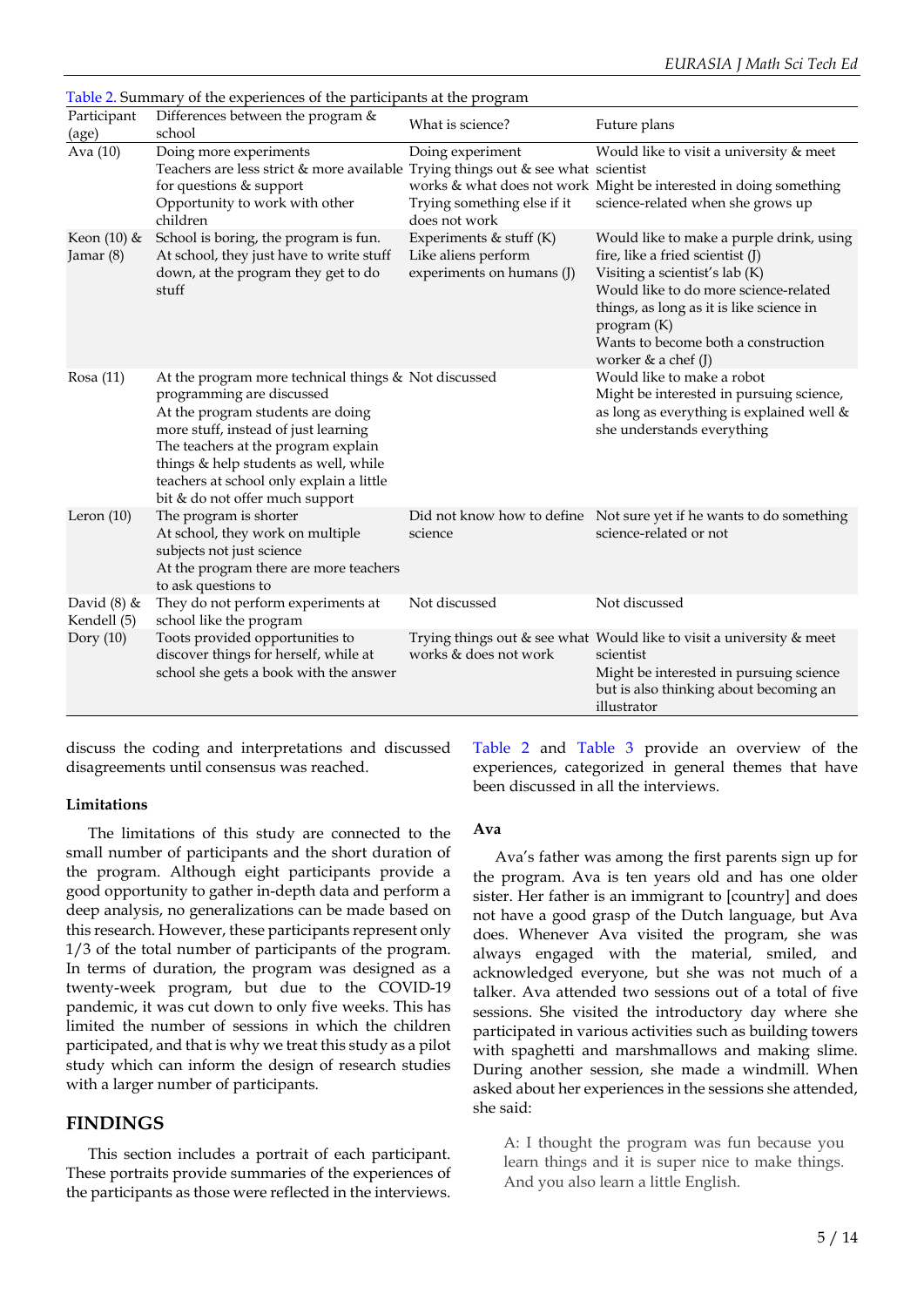|                                                                                            | Table 3. Summary of the participants' experiences                                                                            |                                                                      |                                                                                                                                   |
|--------------------------------------------------------------------------------------------|------------------------------------------------------------------------------------------------------------------------------|----------------------------------------------------------------------|-----------------------------------------------------------------------------------------------------------------------------------|
| Participant (age)                                                                          | Views about the program                                                                                                      | Attended experiments                                                 | Favorite experiment & the reason why                                                                                              |
| Learned new things<br>Ava (10)<br>Found it nice to make things<br>Learned a little English |                                                                                                                              | Introductory day<br>Windmill                                         | Windmill, because she enjoyed trying out her<br>windmill & see if it worked or not                                                |
| Keon (10) &<br>Jamar (8)                                                                   | He could do Scratch (L)<br>He could learn things (L)<br>Activities were fun (K)<br>Could learn new things (K)                | Introductory day<br>Hovercraft<br>Scratch                            | Scratch $(J)$<br>Building marshmallow tower (K), because he<br>got to take all the marshmallows that he used<br>home, to eat them |
| Rosa $(11)$                                                                                | Learned new things                                                                                                           | Introductory day<br>Hovercraft<br>Submersible<br>Windmill<br>Scratch | Scratch, could not explain why                                                                                                    |
| Leron $(10)$                                                                               | Saw new things every week<br>Did new things every week<br>Opportunity to see if he would<br>want to do science in the future | Introductory day<br>Windmill<br>Hovercraft<br>Scratch                | Windmill or Scratch, could not explain why<br>he liked Scratch                                                                    |
| (5)                                                                                        | David (8) & Kendell Learned new things                                                                                       | Introductory day<br>Hovercraft<br>Submersible                        | Making slime ( $D & K$ )                                                                                                          |
| Dory $(10)$                                                                                | Teachers let her do her thing                                                                                                | Introductory day<br>Hovercraft<br>Submersible<br>Windmill<br>Scratch | Hovercraft, because she learned the newest<br>things form it                                                                      |

Ava stated that her favorite activity was making the windmill because she enjoyed watching if her windmill worked or not. She described the assignment, as follows:

A: First you had this ice scream stick and you had to glue something on it. And on top of that, a little motor was placed, which would make the light go on [when the windmill was turning].

The first time Ava attended the program, she was accompanied by her father. However, shortly after they arrived, Ava asked her father to go home so she could do it alone. The second time Ava attended, she went all by herself since it is nearby of their house and she wanted to do it herself, as her father explained. She explicitly said she wanted to go on her own the second time. Her father offered two possible explanations about this: either Ava thinks parents shouldn't be there, or she has reached an age where she wants to do something interesting without her parents. Nonetheless, when Ava got home from the program, she shared her experiences with her family by explaining to them what she made and how she made it. When Ava compared the program with school, she stated that was more fun:

A: The program is more fun than school because you are doing more experiments and we don't do that at school. We learn math, grammar, and spelling. The teachers are a bit different as well. At school teachers are stricter and you do not get to ask questions and things like that. At the program you can work with others and things like that.

Ava's father recognized this answer from his daughter and explained that it was different in various ways for Ava. First of all, she didn't know any of the kids that were there. Second, she got to hear and learn a bit of English. Third, she enjoyed the experiments, which she never performed at school.

When Ava was asked what kind of activities she would like to do in the future, she reacted enthusiastically to the idea of visiting a university and meet scientists. Her father thought that Ava would enjoy some more complex experiments like the windmill, instead of simple and shorter experiments that she engaged in during the introductory day, or perhaps experiment outside. When asked to define science, Ava defined science as doing experiments:

A: You know, just trying things out and see what works and what doesn't work. And if something doesn't work, you change something, and afterward, it maybe does work. It is all about examining things and trying to figure out how something works.

The two-session that Ava attended did not seem to have an additional impact on her view about science. She explained that she already liked science and still liked it after the sessions at the program. She expressed that she might be interested in doing something science-related when she grows up.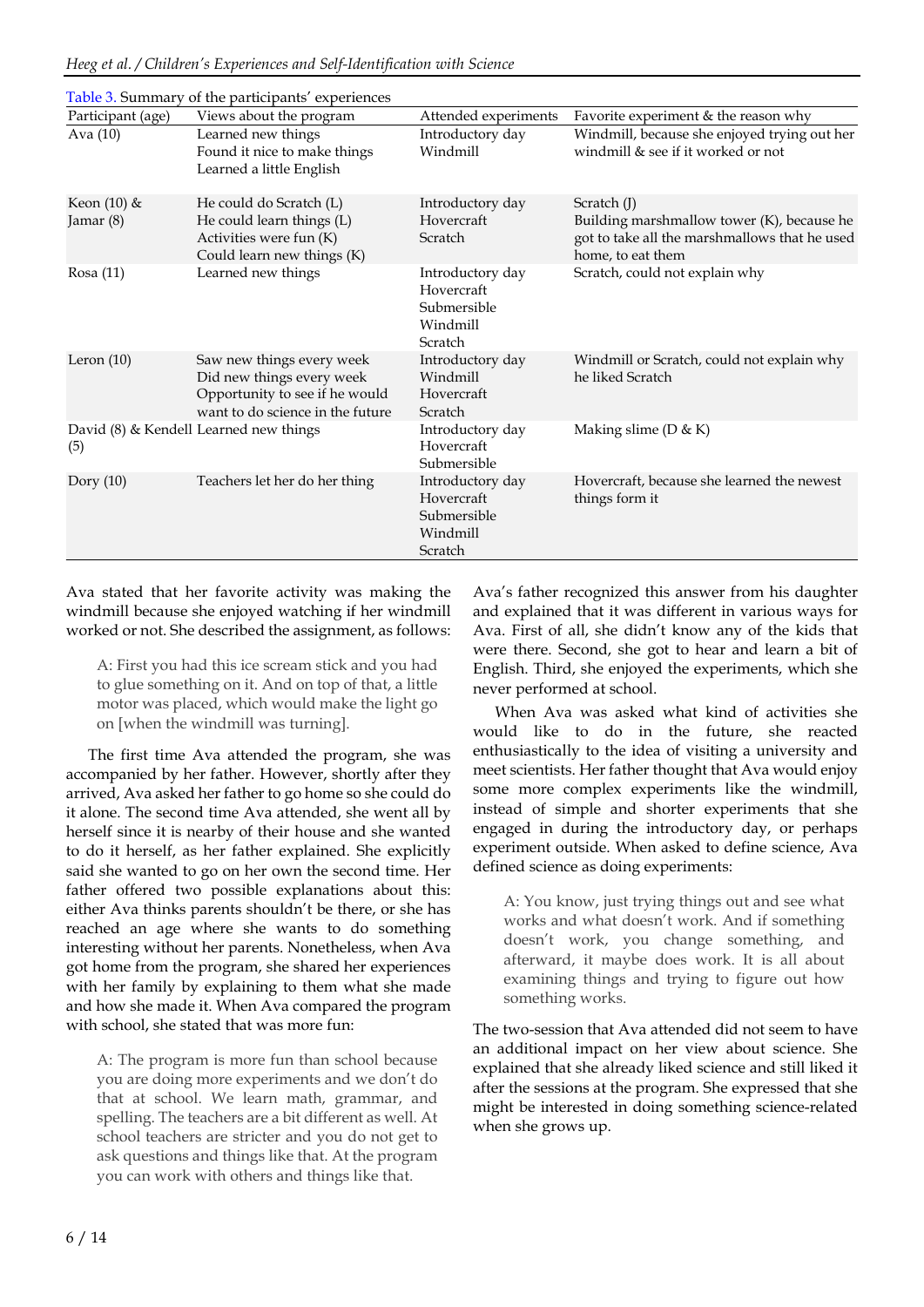#### **Keon and Jamar**

Keon (8) and Jamar (10) are two brothers who visited out-of-school science activities at the program three times out of the five sessions. Their mother was born in St Martin and moved to the [country] to pursue a degree and career in nursing. They visited the introductory day where they participated in various activities such as, in their words, riding on a smoothie bicycle (a bicycle on which you can make a smoothie), building a marshmallow tower, counting jelly beans, and making slime. During the other two sessions, they made a hovercraft and used the software Scratch as part of a session that focused on programming. When asked about their experiences in the sessions they attended, they said:

L: I liked the program because we could do Scratch which I enjoyed. And, I learned new things.

K: And the activities were fun. And we could learn new things like with balloons and DVDs.

Jamar stated that his favorite activity was the use of Scratch. As he explained, he used Scratch in the past at school during 'free learning hours'. These are hours in primary school in which students get the opportunity to spend time on a subject or topic of their choice without having any kind of assessment. Even though he perceived himself as not being good at it, he still expressed he was excited about using it again and he described the assignment as follows:

L: We had to make a game with a little arrow and all different kinds of balls. You had a green one, a yellow one, a blue one and a pink one. And you had to touch all of the balls with the arrow to get points. But the red ball would kill you. And you had to make the game yourself by programming all these things. All the balls and the arrow.

Keon's favorite activity was building a marshmallow tower, partially because he got to take home all the marshmallow that he used, to eat them. Another activity that Keon recalled was the one where they had to build a hovercraft. He described his engagement in the experiment, as follows:

K: We had a DVD and a glue gun and a bottle cap.

L: And a balloon!

K: And the bottle cap; you had to glue it to the DVD. We had to blow air into the balloon and then it started moving a little bit because of the balloon. Because the air would go out of the balloon.

L: It would float.

K: But mine did not work.

L: Mine either, but it was the best because it moved a little…but, not so much.

When they compared their experiences at the program to their experiences in school, Jamar and Keon described the school as 'boring' and a place where they 'just have to write stuff down. When describing the program, they referred to it as 'fun' and a place where they could do stuff, emphasizing the hands-on nature of the activities. Their mother confirmed they enjoyed the program more than school because they always came home very enthusiastically and talked about the experiments they did that day. When asked what kind of experiments they would like to do in the future, Jamar enthusiastically shared his desire to 'make a drink, using fire, like a fried scientist'. Likewise, Keon shared he would be interested in visiting a lab, as long as it is owned by a 'weird scientist'. They elaborated on their images of these 'weird' and 'fried' scientists:

I: So 'fried and weird' is that your image of a scientist? And in this image, is the scientist a man or a woman?

L: The weird scientists are men. With white hair…like, he was struck by lightning.

K: I thought scientists can only be men. Like Einstein! They are more suited to be scientists because they are stronger and smarter than women.

#### When asked to explain what science is, they said:

I: Maybe this is a bit of a hard question, but can you explain what science is?

K: Experiments and stuff.

L: Like for example aliens! There are aliens and they search for humans and do all kinds of experiments on them, with needles and other things like medicine.

I: As you see in the movies? That alien's test on humans?

L: Yes.

After defining science, they shared their view of science:

L: Science is often a bit boring: you do not always do it a fun way. Like when you are only doing a lot of similar small experiments. It was more fun at the program.

Keon expressed similar mixed feelings about science when I asked him if he would like to perform some science experiments again in the future: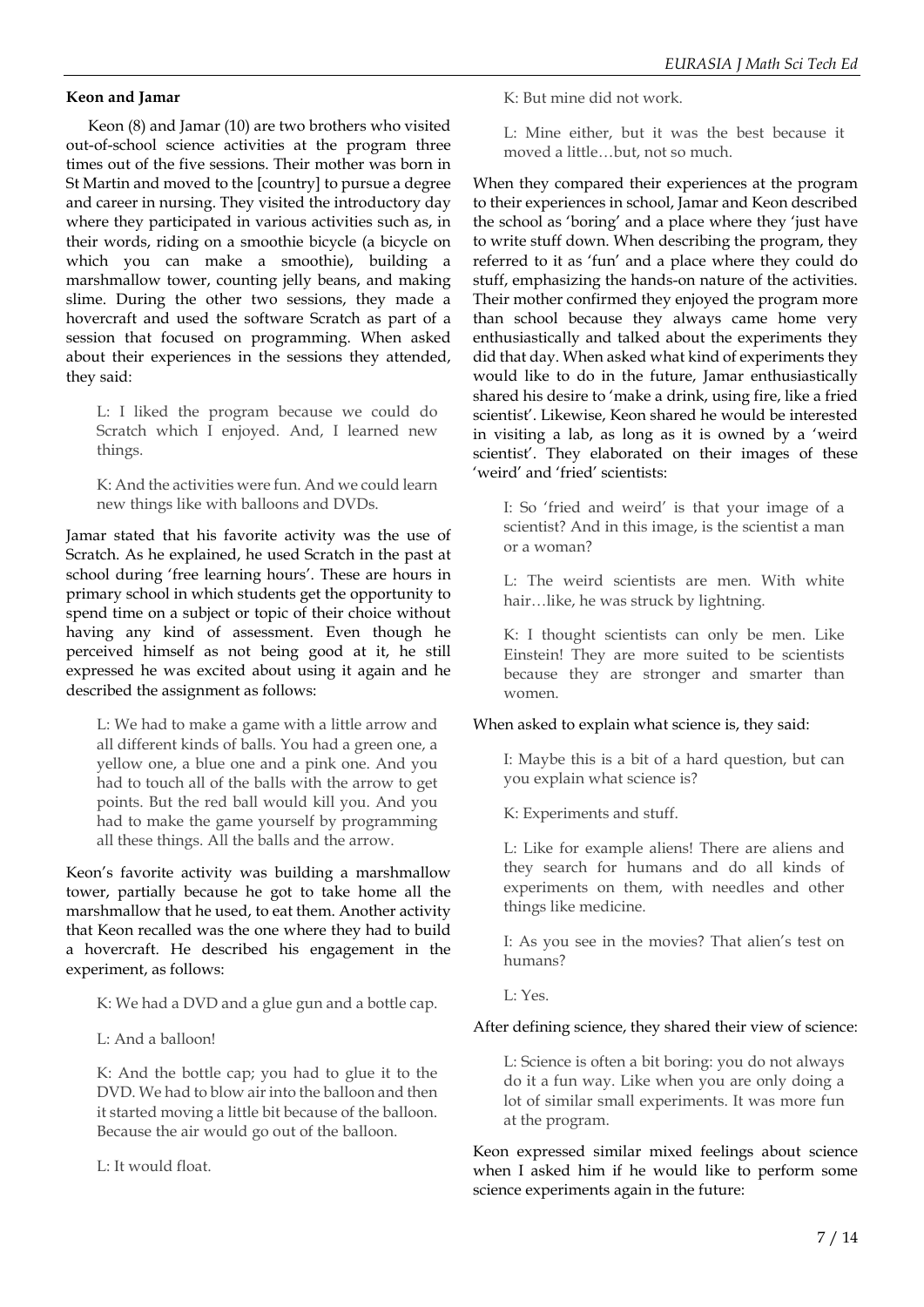K: It depends…if it would be something like the program, then yes. But not when it is only doing experiments with tubes as measuring cups as you see in the movies. With all those purple fluids. I would not enjoy that.

This extract from the interview illustrates how the two brothers have different interests since making purple fluids would be an experiment that Jamar would very much enjoy as he earlier described. Another factor that might have attributed to why Jamar would like to make a drink is because he aspired to become a construction worker and a cook when he grows up. As he stated, when he grows up, he wants to build his own restaurant and work there as a chef. Keon didn't have any future jobs in mind yet.

## **Rosa**

Rosa's family is from St. Martin. Rosa is eleven years and will be transitioning to high school next year. During the program, she was very quiet, however, she showed up every week and had invited three of her friends to join the program too.

Rosa visited five sessions of the program. She recalled participating in various activities she described as making a boat, a hovercraft, riding on blender bicycles, making a spaghetti tower using spaghetti and marshmallows, and making slime. Her favorite activity, as she stated, was the use of Scratch. She described the assignment, as follows:

R: I had to program a ball game with Scratch. If you touched the red ball the game would be over and every time you touched a ball with your arrow, you would get points and you could decide how many points.

When she elaborated on why she enjoyed the program, Rosa explained that she enjoyed learning new things, like making the hovercraft and learning how to program. When asked if there were any differences between the program and school, she identified multiple differences:

R: The program is very different than school. Because at school we learn math, grammar, spelling and at the program you learn more technical things and programming. At the program we do more stuff, instead of just learning. The teachers are different as well: they explain things, and they help you as well. While at school, they explain only a little bit, and then afterward you have to figure it out yourself.

When she was asked if there were any types of experiments that she would like to do at the program in the future, she shared her desire to make a robot. This desire originated from seeing robots on TV and thinking it would be fun to have her robot, as Rosa explained. Looking back at all the activities she participated in, she concluded that what she learned most was how she could work together with others and how she could make things like she made the hovercraft and boat. Regarding her self-identification with science, she stated that as long as she receives enough explanation and understands everything she has to do well, she might be interested in doing science when she grows up.

## **Leron**

Leron's parents are immigrants from Jamaica, however, emigrated to [country] from the US. Leron appeared shy during the program and performed most of the activities while gaming, which he loves, on his phone. He often joined the table with the other boys and actively engaged in group conversations. Leron (10) attended four sessions. He visited the introductory day, during which he performed all kinds of simple experiments. In addition, he participated in the sessions where he had to make a windmill, a hovercraft and use the software Scratch as part of a session that focused on programming. When I asked Leron about his experiences in the sessions he attended, he said:

L: I enjoyed the program because every week we saw new things and could do all different kinds of stuff and we could also think about like maybe in the future I would like to do science.

When Leron was asked which of the sessions he would choose as his favorite, he needed to think for a while, and finally stated that his favorite activity was either making the windmill or coding with the software Scratch. Leron's mother thought this choice made sense because according to her, he is a 'computer type', meaning that Leron is really into computers and gaming. Leron explained that he used Scratch once in the past at school, but did not do much during that lesson. He described the assignment of the Scratch session:

L: There were different kinds of balls. And you could just… sort of making a ballgame.

I: And how did the software work? How did you code the game?

L: There was a list with things you could use, like paths, bees, and whatever [referring to the Scratch session at school]. And you had to build a few paths… and when you pressed the green flag [referring to the green play button in the Scratch program], the game starts.

I: And were you supposed to think of the rules for the game yourself?

L: No, they had written the rules on the board and they showed examples of how they programmed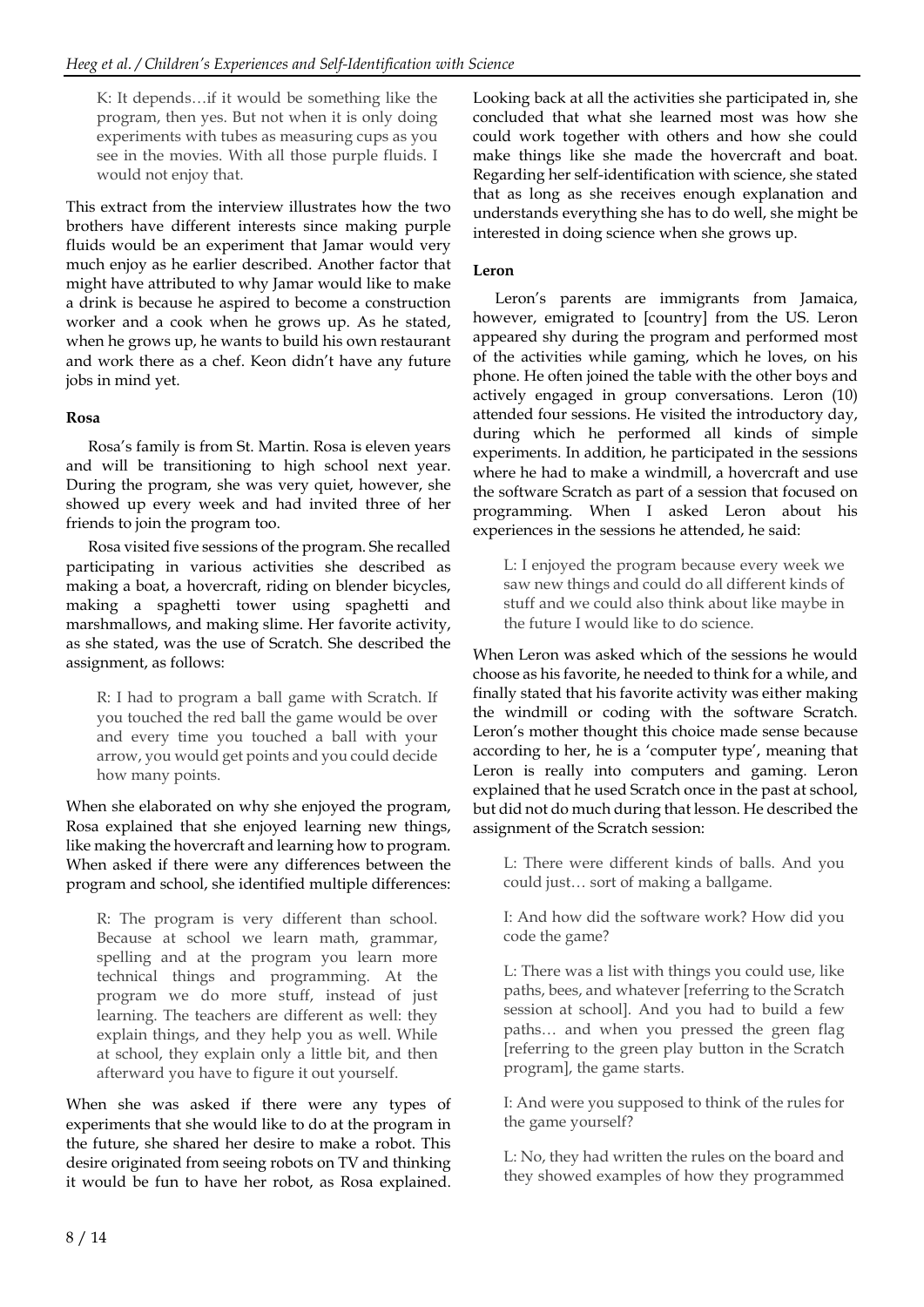the game. But Eli [a friend of Leron who also participated in the Scratch session] made a whole different kind of game, with better movements. So, I asked if I was allowed to do the same as him, and I was! But the balls did not do much anymore. I just turned it into a massive thing!

Besides the session with Scratch, Leron also had clear memories regarding the hovercraft session and he described his engagement, as follows:

L: The hovercraft was just a cd and helium would get it up.

I: Did you put helium in the balloon?

L: No, we did not. But you would blow air in the balloon until it is full. And then we took a bottle cap of the bottle and punctures little holes in it, and then we attached the bottle cap to the balloon. So first we blew the balloon and then we put the cd on it. There were all kinds of steps in between, but yeah. And then you had to… then we had to squeeze the balloon, to prevent it from going in the air already and then put it on the table…

I: And did the hovercraft float?

L: Well, no… maybe… there was one group who managed to float it for one second.

I: Your group did not?

L: Only for half a second.

When Leron was asked to explain what science is, he found it hard to answer. After providing him with a short definition of science, he said that he knew partially what science was. Moreover, when asked if he felt like he understood the concept of science better after the activities at the program, he answered:

L: A little bit, because the more I do stuff, and repeat stuff, the more I will remember it. When something repeats and repeats, it will get stuck in my head.

At the time of the interview, Leron stated that he had not thought about his future studies or career.

## **David and Kendell**

David and Kendell's mother is a teacher. They live far away compared to the other participants and had to rely on other family members, such as their aunt or uncle, to drop them off at the program. David (8) and Kendell (5) attended three sessions together. They attended the introductory day, during which various activities were organized such as making slime and riding on smoothie bicycles, which are bicycles that will make a smoothie when you ride on them. During the other two sessions

they attended, they made submersibles and hovercrafts. David and Kendell both stated that the activities were fun. Furthermore, they stated that making slime during the introductory day was their favorite activity, but neither of them could remember how they made it. David recalled another session at the program during which they built a hovercraft. He described the assignment, as follows:

D: The balloon could float. We had a little block and we put that on a cd. And then we had to put a balloon on top of it and we had to go outside to see if it would float or not. And the balloon floated a little bit.

David and Kendell's mother confirmed that her sons enjoyed the program. She would often ask questions about the activities her sons joined that day and, as she explained, her sons always answered enthusiastically and kept thinking about things, like how the hovercraft could float, during the rest of the week. Moreover, her sons showed the slime and hovercraft that they made to their families which they often visited right after leaving the session.

When asked what kinds of experiments they would like to do in the future, they did not have an answer. Their mother explained that David and Kendell both enjoy playing outside and suggested that they might be interested in performing experiments outside, in nature, looking for little animals for example. When David and Kendell compared the program to school, they stated that the experiments they performed during the out-ofschool science activities at the program are different from what they do at school, and made them learn new things. They both provided this as the reason why they prefer the program over the school. However, they explained that they did make slime once before at daycare, but not at school. Their mother explained how she noticed that her sons kept thinking about the experiments at the program for the rest of the week, which made her belief that David and Kendell might be interested in pursuing science when they grow older:

I: Do you think David and Kendell might want to do something science-related in the future?

N: I think so. During the week they sometimes talk about their experience at the program: how did that go? How did that work? Kendell was interested in the smoothie bicycles. He was intrigued and wanted to know how the bicycle could make the smoothie.

According to his mother, Kendell did not have a clear view of what science is. When he talked about the experiments at home, he talked more about playing, instead of examining or discovering, as his mother explained. David on the other hand, who is a bit older,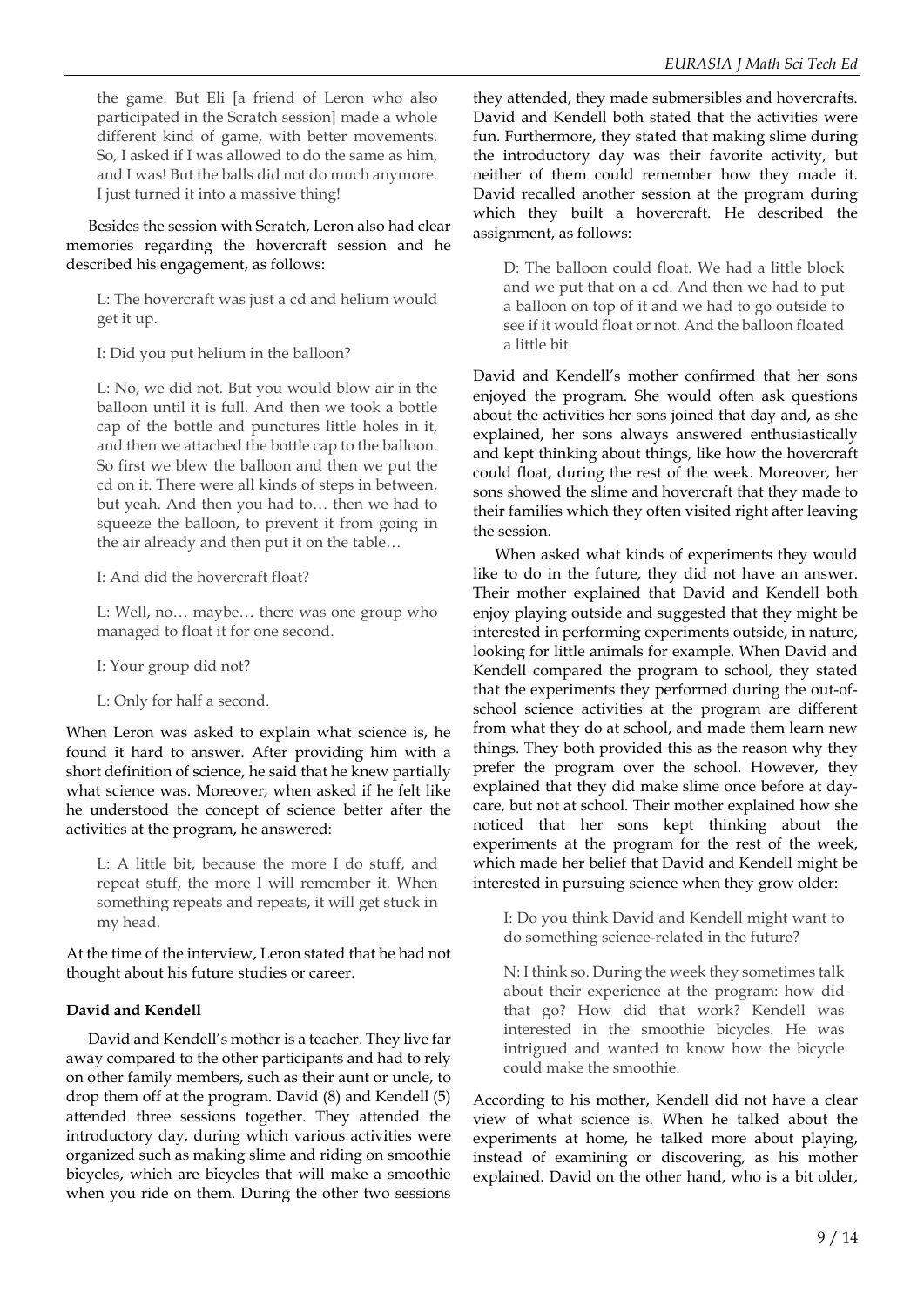defined science as involving quite a lot of experimentation, which might imply the fact that we developing understandings about the nature of science.

## **Dory**

Dory loves science and usually does experiments at home, as she shared in the interview. For example, she did an experiment with the 'egg in acid' project for school. She also played the piano and skated with her older sister. Her mother is also a beekeeper. Dagmar was very active at the program, chatted happily with her table no matter where she went and answered questions very well, and communicated both in English and in Dutch. Dory (10) visited all five sessions. When asked about her experiences in the sessions that she attended, Dory said:

D: I liked the program, because the teachers let us free. We were allowed to do different things than the assignment. For example, during the session where we had to make a hovercraft, our group wanted to make a hot air balloon. And we were allowed. In the end there wasn't enough time to do it, but I thought it was nice that they let us do our own thing.

Dory's mother, confirmed that Dory enjoyed the program a lot. She explained that Dory was always looking forward to going to the program, was challenged, and always came home with a lot of energy and enthusiastic stories about the activities. Moreover, Dory's mother expressed that she thought the program was a good opportunity for Dory to learn more about science, since she, in her words, 'is not a science person', and she thought that all the female teachers at the program could be nice role models for her daughter. Dory was asked to elaborate on the assignments that she got during the session and started with describing the assignment of the hovercraft:

D: We had a CD, a balloon, and a bottle cap. In the bottle cap we had to puncture little holes. And I don't know any more how, but had to attach the balloon to that. And then, under the bottle cap, we glued a cd. And then you were supposed to blow air in the balloon, attach it to the bottle cap and put in on the ground. And then it was supposed to float a bit above the ground. And it worked! Mine floated like two millimeters above the ground.

I: Impressive! And do you know why it floated?

D: Yes, because there was too little room for the air in the balloon. Hence, due to the pressure inside the balloon, the air is pushed out. And because of the bottle cap with the little holes, the comes out a little bit, but it cannot go anywhere, because it is standing on the ground. But the balloon gives so much pressure, that the air is getting between the ground and the bottle cap, which makes it float.

Then she moved on to the session in which she made a submersible. She tried to describe the assignment of this session as well, but she couldn't remember it in such detail. However, she recalled the conclusion that was drawn from that session:

D: I participated in a contest to see which submersibles went faster and we concluded that the red propellers were faster than the yellow ones. Because those were smaller and experienced less resistance which made the boat go faster. Just like when you would cycle faster, when you make yourself very small when cycling in headwind. You catch less wind. And that happens with the propellers of the submersibles in the water too.

Besides the sessions in which she made the hovercraft and submersible, Dory also attended the sessions during which they made a windmill, used the software Scratch to program their own game, and the introductory day during which various activities were organized. From all the activities, she stated that making the hovercraft was her favorite activity, because, in her words, she learned the most from it:

I: Which experiment do you think was your favorite?

D: I think it was the hovercraft, because I learned the most from that one. I already knew about that stuff of resistance [referring to the submersible session]. But of the hovercraft… I did not yet know that… I did not yet know that if you would turn the balloon first, and then would let it go, that the hovercraft would make a very little jump first, which would make the hovercraft float higher above the ground. I did not know that, and it was a lot of fun to discover that.

When I proposed several activities to do in the future, Dory very enthusiastically reacted to the idea of visiting a university and meeting scientists. When she compared the program to school, Dory stated that although she really enjoyed school, she enjoyed the program even more, because she got the opportunity to discover things herself, while at school she had to work in a book, which gave her all the answers, too.

When asked her to explain what science is, she was not able to. However, when the questions were rephrased to 'what do you think of when you think about science?' she answered that she thinks about 'trying things out' and 'perhaps things go right, perhaps they go wrong'. In terms of the future, Dory does not know yet what she wants to do when she grows up.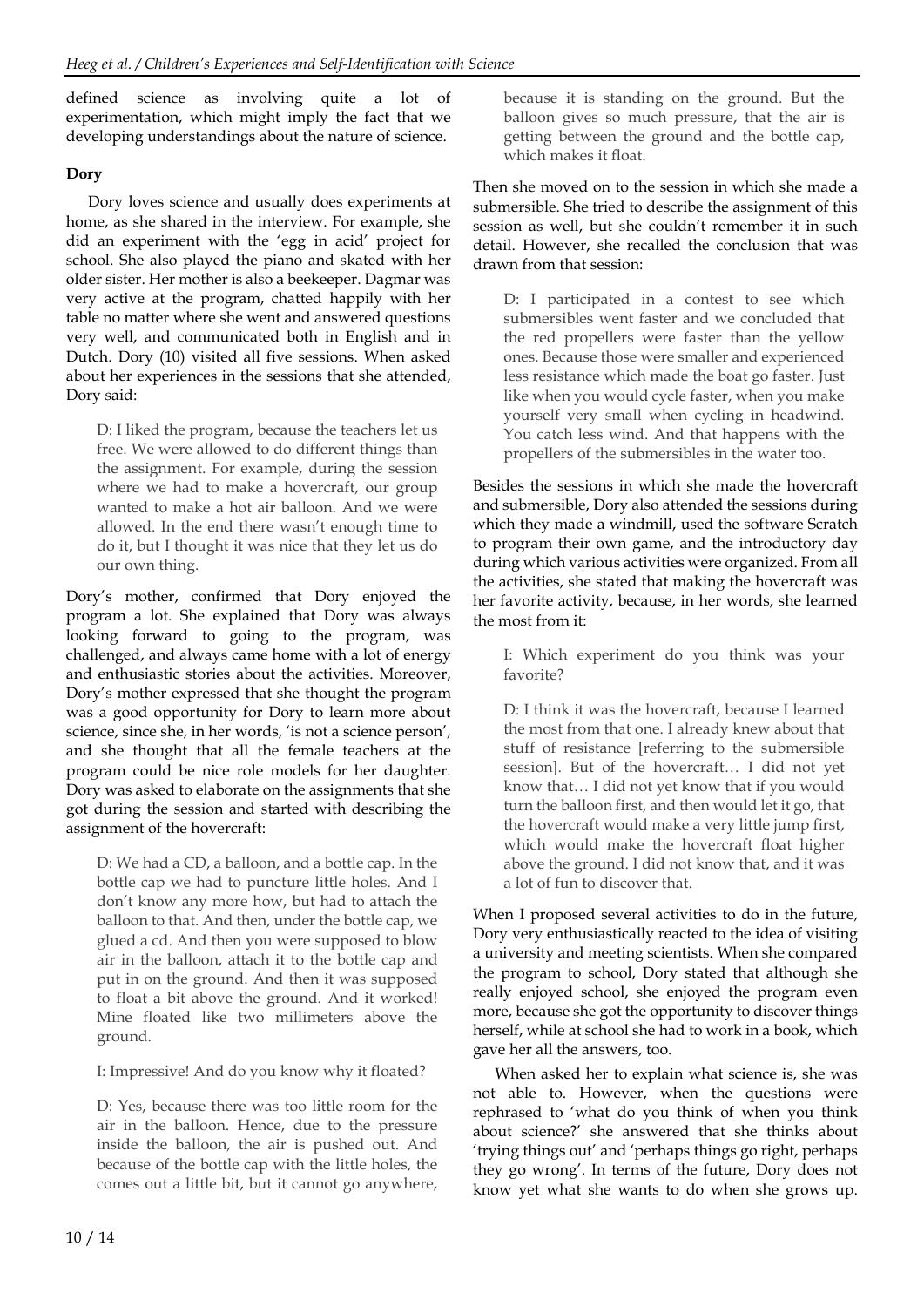Perhaps something science-related, but she explained she is also seriously considering becoming an illustrator.

## **DISCUSSION**

#### **Experiences That Stood Out**

The findings illustrate that all participants perceived their engagement in the program as a positive experience. All participants consistently shared positive feelings and memories by referring to the hands-on nature of the program and the various learning opportunities for new and different skills, such as programming, engineering and in some cases even a bit of English. This illustrates how the participants recognized the learning opportunities within the program. The participants engaged well with the materials they had to use during the activities. While describing their activities and experiences, every participant focused on the engineering part of the assignments: the phase where they had to build for example a hovercraft, a submersible or a windmill.

As it became evidenced in the interviews, the participants were able to recall all the activities they engaged in, the kinds of materials they had to use for the experiments, often low-key house-hold objects, such as wooden planks, lime, bottles, bottle caps, balloons, CDs, etc. Even with the assignment where the participants were tasked to program a game using the software program Scratch, the participants seemed to have a vivid memory of the 'objects' they were able to use for their game: balls with various different colors, arrows, points et cetera. This provides evidence how the participants engaged well with the materials they had to use.

The findings reveal that all participants emphasized the hands-on nature of the program and the opportunities they were provided to engage in science investigation. When they were asked to describe the assignment, all participants, except for Dory, shared a step-by-step approach, describing what they had to do. Not only does this show that the hands-on nature of the program was the most memorable aspect of the program, but the in-depth memories the participants have about the assignments add to the evidence of a strong engagement from the participants with the activities. Wieselmann et al. (2019) found similar findings when examining the experiences of thirty female students at an out-of-school science program. Their participants all consistently reported the hands-on learning opportunities as key to their enjoyment too.

There was no consensus among the participants about which activity was the ultimate favorite, which illustrates how each participant experienced the activities differently and probably filtered those through their personal interests and background experiences. Dory and Ava chose their favorite experiment based on the session where they had learned the most, while

David and Kendell picked slime because they enjoyed making it and playing with it. Leron, Jamar, and Rosa all choose the session where they used Scratch to program their own game, but none of them could tell what it was that they liked about programming. These findings illustrate how the participants all valued their perceived engagement in different ways, some making learning the most enjoyable aspects, while others choose playing as most important.

More evidence about the participants' perceptions of their engagement in the program lays within the conversations they had with their families after attending a session. They confirmed that the children would go home after the session and share with enthusiasm what they made and how they made it. This kind of evidence supports our findings that the project had an impact on supporting the participants' engagement with science and enhancing their interest in science as well. With the exception of Leron, the participants unanimously agreed that they preferred the out-of-school program over the school. They described their experiences as more engaging. The participants emphasized various pedagogical differences between the program and school. They emphasized the hands-on nature of the activities and the focus on science and engineering instead of mathematics and grammar which are emphasized in the formal school curriculum. Furthermore, they mentioned the program provided them with opportunities to work with other children, their parents, to learn from their own mistakes, and to pose their own questions. Dory also emphasized the inquiry-based approach, which allowed her to discover things for herself. These findings contribute to existing research findings suggesting that integrated STEM instructions can serve as a strategy to enhance elementary students' interest in science and especially in out-of-school contexts (Wieselmann et al., 2019).

#### **Understandings of the Nature of Science and Self-Identification with Science**

The findings suggest that the participants have a very basic understanding of science as a discipline that involves a lot of experimentation. None of them appeared to have a strong desire to engage with science but they were not negative towards science either. Most participants defined science as 'experimenting', 'trying things out and change something if it doesn't work, and related these characteristics to their own experiences at the program. Ava, for example, explained how she enjoyed trying out if her windmill worked or not. Similarly, Dory explained how she experimented with different propellers to find out which propeller would make her submersible go the fastest. These definitions and associations with science illustrate that the participants have a baseline understanding of the nature of science. This is in agreement with studies that found that young children generally give quite informed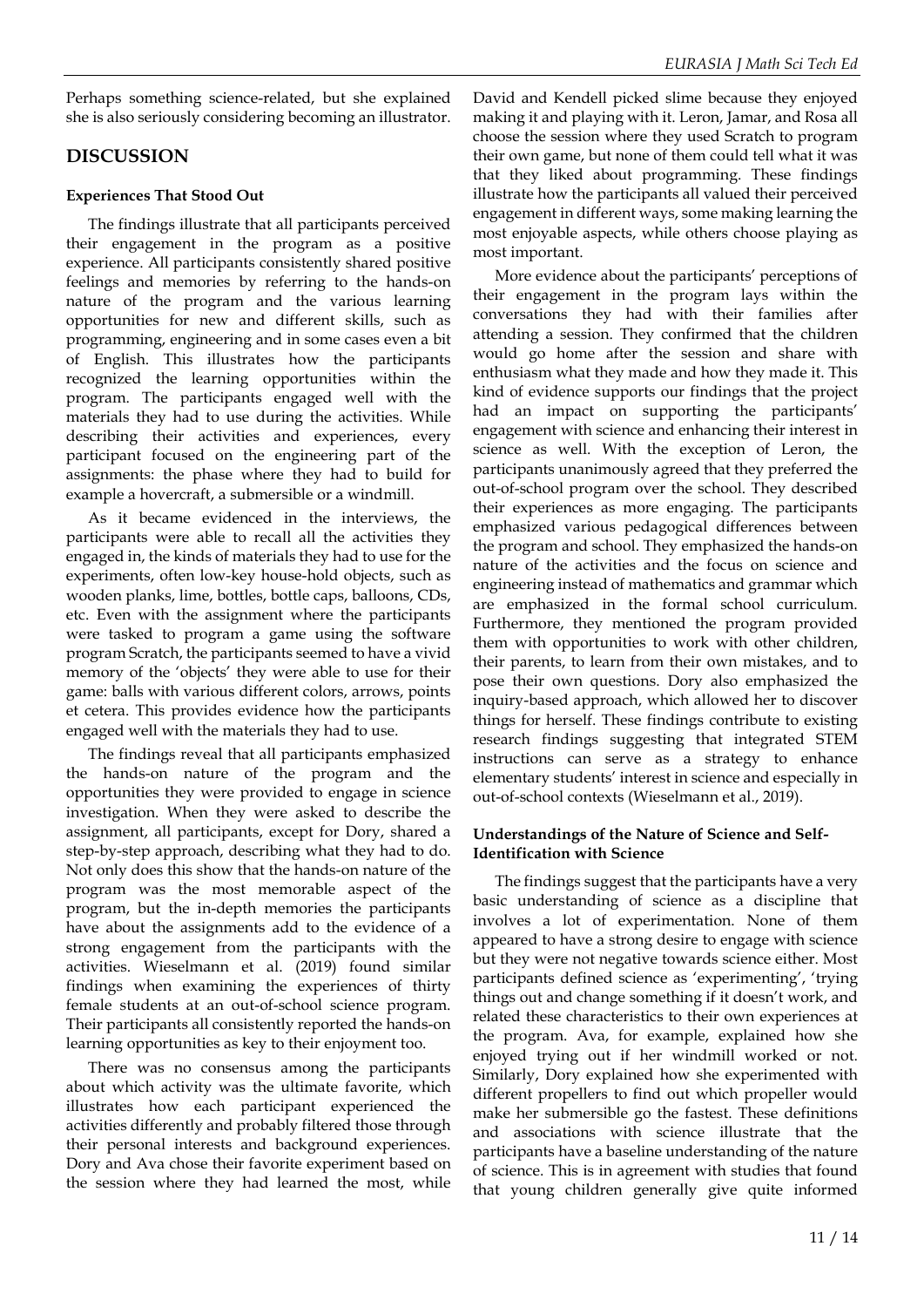statements regarding the nature of science. Brandes (1996) investigated young children's ideas about science, by asking students from various grades 'what is science?' He showed how the frequent mention of experiments as science activities showed a shift from the 'mix things and see what happens' view of younger children toward a view of science as an enterprise focused on increasing our understanding of the world (Brandes, 1996). Like in the present study, some of his participants explicitly described science as explaining things and finding out how things work. This is in agreement with the study carried out by Cakici and Bayir (2012) investigated the effects of using role-play on children's views of the nature of science. They surveyed 18 children, aged 10 or 11, and found in their pretest that already 39% of their participants knew science is about obtaining knowledge throughout experiments. Likewise, Bartley et al. (2009) investigated the experiences of thirteen fifth-graders at an informal, university-community-based, science educational afterschool program. They present quotes from participants in which they associate science with experimenting, similar to the quotes from this research.

The brothers Keon and Jamar were the only two participants who shared more stereotypical images of science and scientists. They described scientists as 'weird', 'white men' and 'white, fried hair' and associated science with making 'purple drinks' and 'exploding things'. Jamar's and Keon's images of scientists and science are well in line with Brandes (1996) findings. They are the two youngest participants and seem to associate science more with 'mixing and exploding things', than the older participants do. Moreover, such stereotypes are very common among young children. Newton and Newton (1992) already found in 1992 that stereotypes about science and scientists start at the age of six. Even nowadays, scientists are still portrayed as middle-aged men, wearing a laboratory coat, glasses and working in a laboratory (Avraamidou, 2013b; Cakici & Bavir, 2012).

However, in the cases of Keon and Jamar, these stereotypes do not seem to have affected their image of science negatively. Their stereotypical images appear to be a reason to engage in other science activities, like making it fun to see a lab from a 'weird scientist' and perform experiments as 'fried scientists' do. Overall, the participants did not strongly identify with science. Some stated that they might pursue science when they grow old, while at the same time exploring other options such as professional gamer, illustrator, chef, construction worker et cetera. However, none of the rejected the possibility of studying science or following a STEM career.

## **CONCLUSIONS & RECOMMENDATIONS**

The overall goal of this study was to examine how a group of children perceived their experiences at an outof-school, community-based STEM program and how their engagement shaped their self-identification with science. To explore if and what specific aspects or features of the program influenced their engagement and consequently their interest in science, we examined their experiences through an integrated STEM instruction framework. In general, the findings of the study suggest that the program was perceived as a positive experience by the participants who engage in the activities with great enthusiasm. All of them had stated that they preferred engaging with science in the community settings instead of school science explained this by highlighting several integrated STEM instruction aspects. However, the practical nature of the program as well as ample opportunities to engage in experimentation with science appeared to have enhanced the participants' engagement the most, making it according to this study one of the most important aspects for integrated STEM instructions as a strategy to increase children's STEM engagement. Further research to explore the influences of out-ofschool science activities on the children's views of science and their desire to pursue a STEM career is needed to identify the design components of such programs that might support them in developing such understandings and aspirations. While doing so, researchers ought to design their studies in such a way that the possible effects are likely caused by the intervention and not any other circumstances, like van den Hurk et al. (2019) concluded about the majority of empirical studies aimed at increasing the interest and persistence in STEM.

Concluding, the aim of this case study was not to draw generalizable conclusions, but instead to provide insights of how a group of young children in a historically marginalized neighborhood in the Netherlands perceived their engagement in an out-ofschool, community-based program aiming to enhance children's interest science. The findings can be used as input for the design of larger-scale studies and interventions which aim to increase young students' interest in STEM. At the same time, the findings imply that a stronger focus on activities that explicitly address goals related to developing understandings about the nature of science and the work of scientists might be needed for supporting children's self-identification with science. Therefore, the following recommendations are offered for the design of interventions that aim to increase young children's interest in STEM:

a. Inclusion of the six aspects of the integrated STEM instruction framework, with extra attention on the engineering design assignment;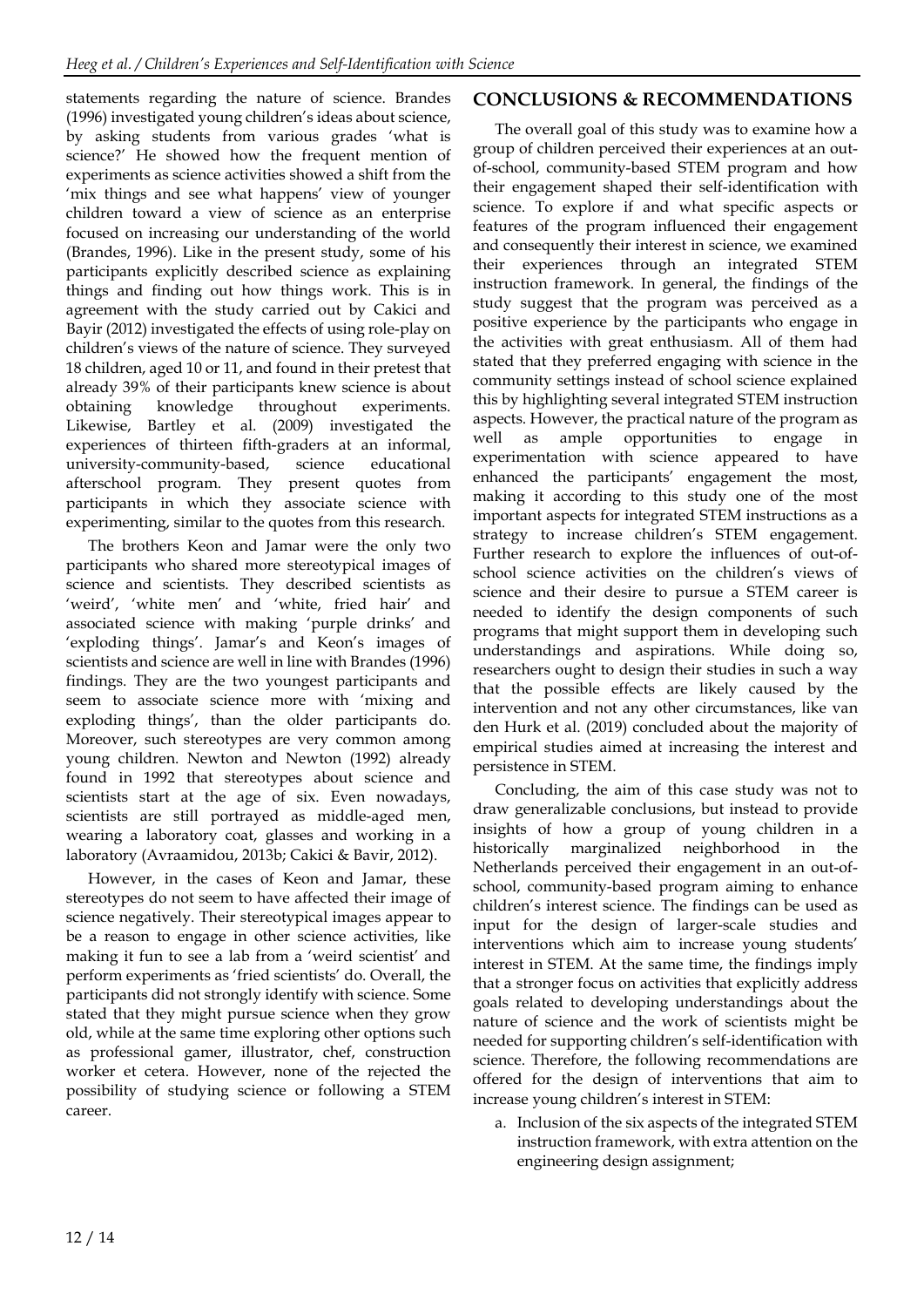- b. Inclusion of specially designed activities that explicitly support young children's selfidentification with science; and
- c. Providing opportunities to meet and work with scientists for the purpose of gaining an understanding of the diversity of STEM careers as well as the nature of scientific practices.

**Author contributions:** All authors have sufficiently contributed to the study, and agreed with the results and conclusions.

**Funding:** No funding source is reported for this study.

**Declaration of interest:** No conflict of interest is declared by authors.

## **REFERENCES**

- Avraamidou, L. (2013). Superheroes and supervillains: Reconstructing the mad-scientist stereotype in school science. *Research in Science and Technological Education, 31*(1), 90-115.
- Avraamidou, L. (2014). Developing a reform-minded science teaching identity: The role of informal science environments. *Journal of Science Teacher Education, 25*(7), 823-843.
- Avraamidou, L. (2020). Science identity as a landscape of becoming: Rethinking recognition and emotions through an intersectionality lens. *Cultural Studies of Science Education, 15*, 323-345. [https://doi.org/](https://doi.org/10.1007/s11422-019-09954-7) [10.1007/s11422-019-09954-7](https://doi.org/10.1007/s11422-019-09954-7)
- Avraamidou, L., & Roth, W.-M. (Eds.). (2016). *Intersections of formal and informal science*. Routledge.
- Avraamidou, L., & Schwartz, R. (2021). Who aspires to be a scientist/who is allowed in science? Science identity as a lens to exploring the political dimension of the nature of science. *Cultural Studies of Science Education, 16*, 337-344. <https://doi.org/10.1007/s11422-021-10059-3>
- Bartley, J. E., Mayhew, L. M., & Finkelstein, N. D. (2009). Promoting children's understanding and interest in science through informal science education. *AIP Conference Proceedings, 1179*(1), 93-96. <https://doi.org/10.1063/1.3266763>
- Bell, P., Lewenstein, B., Shouse, A. W., & Feder, M. A. (2009). *Learning science in informal environments: people, places, and pursuits*. National Academies Press.
- Bell, R. L., Blair, L. M., Crawford, B. A., & Lederman, N. G. (2003). Just do it? Impact of a science apprenticeship program on high school students' understandings of the nature of science and scientific inquiry. *Journal of Research in Science Teaching, 40*(5), 487-509. [https://doi.org/10.1002/](https://doi.org/10.1002/tea.10086) [tea.10086](https://doi.org/10.1002/tea.10086)
- Brandes, A. A. (1996). Elementary school children's images of science. In M. Resnick (Ed.), *Constructionism in practice: Designing, thinking, and*

*learning in a digital world* (pp. 37-69). Lawrence Erlbaum Associates, Inc.

- Braund, M., & Reiss, M. (2006). Towards a more authentic science curriculum: The contribution of out‐of‐school learning. *International Journal of Science Education, 28*(12), 1373-1388. [https://doi.org](https://doi.org/10.1080/09500690500498419) [/10.1080/09500690500498419](https://doi.org/10.1080/09500690500498419)
- Cakici, Y., & Bayir, E. (2012). Developing children's views of the nature of science through role play. *International Journal of Science Education, 34*(7), 1075- 1091.

<https://doi.org/10.1080/09500693.2011.647109>

- Chen, C., Tomsovic, K., & Aydeniz, M. (2014). Filling the pipeline: Power system and energy curricula for middle and high school students through summer programs. *IEEE Transactions on Power Systems, 29*(4), 1874-1879. [https://doi.org/10.1109/TPWRS.](https://doi.org/10.1109/TPWRS.2013.2293752) [2013.2293752](https://doi.org/10.1109/TPWRS.2013.2293752)
- European Commission. (2015). *Science education for responsible citizenship*. Directorate-General for Research and innovation, Science with and for Society.
- Kayumova, S., Avraamidou, L., & Adams, J. (2018). Diversity, equity, and the big picture. In L. Bryan, & K. Tobin (Eds.), *Critical issues and bold visions for science education: The road ahead* (pp. 285-297). Brill Publishers.
- Kim, M. (2018). Understanding children's science identity through classroom interactions. *International Journal of Science Education, 40*(1), 24- 45.

<https://doi.org/10.1080/09500693.2017.1395925>

- Kitchen, J. A., Sonnert, G., & Sadler, P. M. (2018). The impact of college- and university-run high school summer programs on students' end of high school STEM career aspirations. *Science Education, 102*(3), 529-547. <https://doi.org/10.1002/sce.21332>
- Merriam, S. B. (2009). *Qualitative research: A guide to design and implementation.* Jossey-Bass.
- Moore, T. J., Stohlmann, M. S., Wang, H.-H., Tank, K. M., Glancy, A. W., & Roehrig, G. H. (2014). Implementation and integration of engineering in K-12 STEM education. In S. Purzer, J. Strobel, & M. Cardella (Eds.), *Engineering in precollege settings: Synthesizing re-search, policy and practices*. Purdue University Press. [https://doi.org/10.2307/j.](https://doi.org/10.2307/j.ctt6wq7bh.7) [ctt6wq7bh.7](https://doi.org/10.2307/j.ctt6wq7bh.7)
- Newton, D. P., & Newton, L. D. (1992). Young children's perceptions of science and the scientist. *International Journal of Science Education, 14*(3), 331- 348. <https://doi.org/10.1080/0960069920140309>
- Noam, G., & Shah, A. (2013). *Informal science and youth development: Creating convergence in out-of-school time*. National Society for the Study of Education Yearbook 2013.